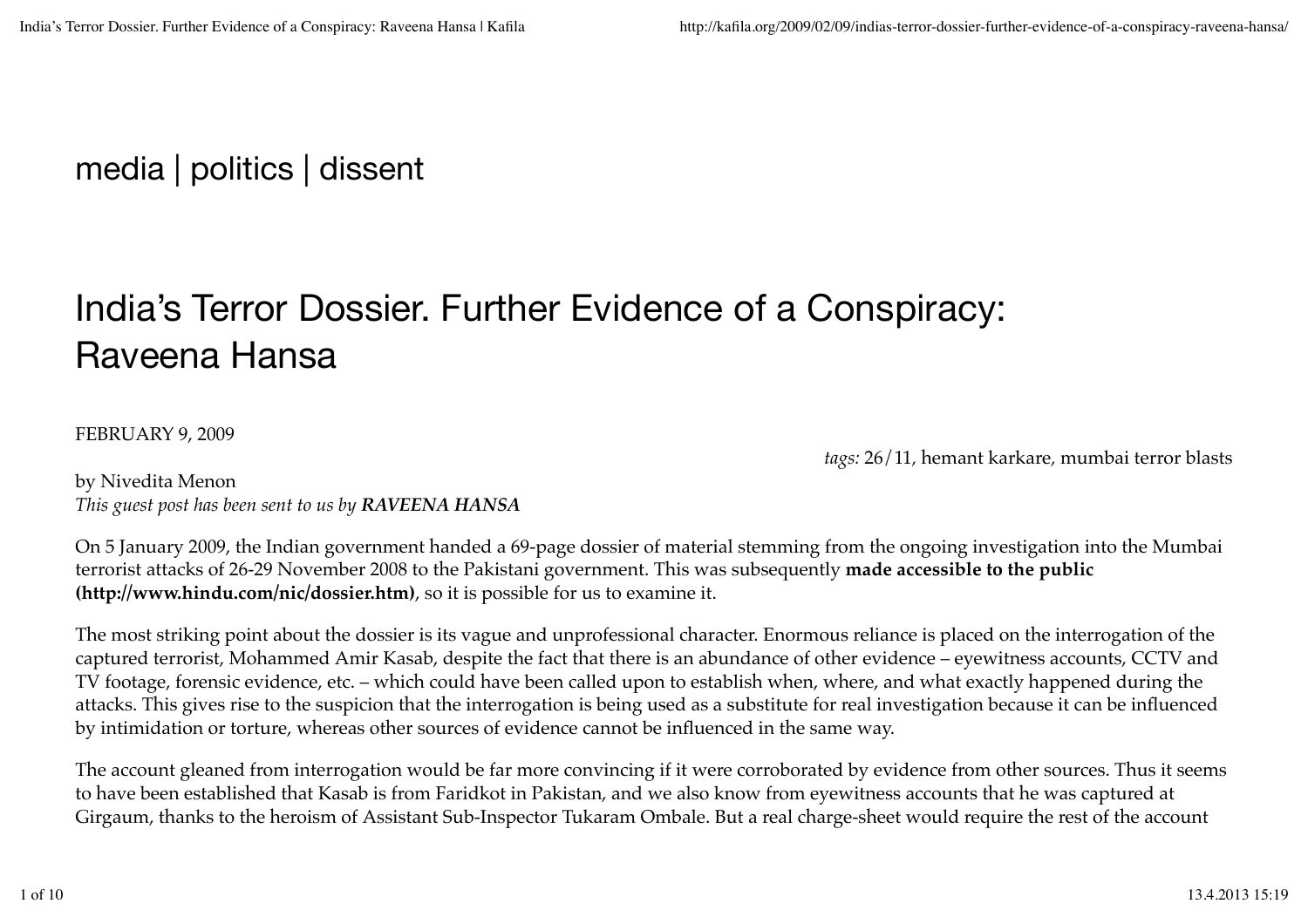supplied by Kasab to be confirmed by other evidence. For those who know Bombay, who were glued to their TV screens while the ghastly events unfolded, and who also followed reports in the print media, including Marathi newspapers, the account in the dossier just won't do.

#### **A Very Significant Omission**

Let us follow one trail from the point where the terrorists landed. According to the dossier, all ten terrorists landed at Badhwar Park on Cuffe Parade in an inflatable dinghy, then split into five pairs, and took taxis to their destinations. Kasab and Ismail Khan were assigned to CST station (better known as VT), and allegedly entered the station and started firing indiscriminately at 'about 21.20 hrs' (p.5). But according to an eyewitness at VT, Bharat Patel, a chef at Re-Fresh Food Plaza which was riddled with bullet-holes, firing in the mainline station **started at 9.55 p.m. (http://www.hindu.com/2008/12/04/stories/2008120461882000.htm)** According to CCTV footage, it was at 21.55 that passengers, who had earlier been walking around normally, began running for cover in the suburban part of the station while the railway police attempted to take on the terrorists, and at 22.13 p.m., the terrorists **were still in VT station (http://www.allvoices.com /contributed-news/1950266-see-cctv-of-chhatrapati-shivaji-terminus-cst-terrorist-attack-at-mumba)**. Motorman O.M.Palli said, 'I heard the last bullet sound at 10.32,' and when asked how he could be so sure of the time, replied, 'I am a motorman; **I keep time by the seconds' (http://www.hinduonnet.com/fline/fl2526/stories/20090102252602800.htm)**. So why does the dossier prepone the assault by 35 minutes, when there is evidence which enables us to establish its timing far more precisely?

VT station opens onto Dadabhai Naoroji (DN) Road, which runs northwards parallel to the railway tracks and becomes Mohammed Ali Road; Mahapalika Marg begins in front of VT, going off DN Road to the northwest. Travelling from VT along Mahapalika Marg, one passes, on the right, the Municipal Corporation buildings, the Esplanade Metropolitan Magistrate's Court, Cama Hospital, and St. Xavier's College; it then carries on to Metro Junction. The third side of the triangle is constituted by Lokmanya Tilak Marg, on which the Police Headquarters is located, which runs between Metro Junction and Mohammed Ali Road. However, a large part of the triangle is occupied by a police complex, including police residential quarters. Running between DN Road and Mahapalika Marg is a lane, at least part of which is named Badaruddin Tyabji Marg, which goes off DN Road opposite the middle of VT station, turns right, going past the back of the Esplanade court and Cama Hospital on the left, then some distance further passes the CID Special Branch Building which houses the Foreigners' Regional Registration Office (the southernmost part of the large and sprawling police complex) on the right, turns sharp left, passes the side of St Xavier's College on the left, and exits onto Mahapalika Marg. It is important to **keep this geography in mind (http://maps.google.com /maps?hl=en&q=badaruddin%20tyabji%20marg&um=1&ie=UTF-8&sa=N&tab=wl)**when assessing the account in the dossier. (The link takes you to a map of the US, and asks, 'Did you mean: Badaruddin Tyabji Marg… etc.' If you click on this link you go to the correct map.)

The dossier continues, 'They left the station, crossed an over-bridge and fled into a lane towards Cama hospital. Near Cama hospital they were challenged by a police team and there was an exchange of fire. As they exited the lane, they fired on a police vehicle carrying three senior police officers and four policemen' (p.6). The reader of this account is being asked to believe that Kasab and his colleague were involved in two encounters, presumably survived the first to be able to engage in the second, and that these encounters occurred in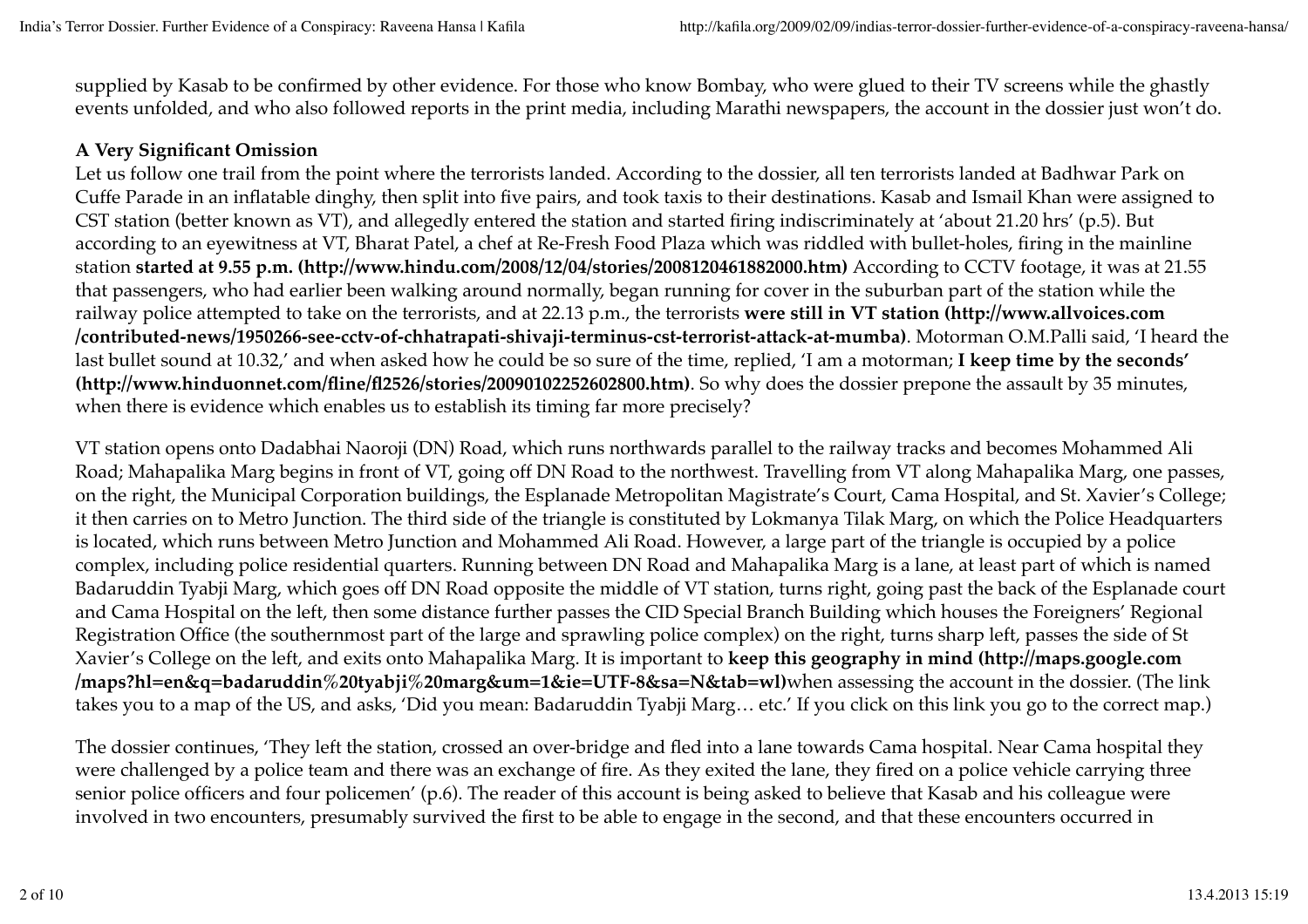relatively quick succession. Prima facie, none of this sounds credible. In fact, what the dossier has done is to transpose an incident that occurred in Cama Hospital to the area just outside the hospital, in the lane at the back. What happened in Cama Hospital for Women and Children is that two Marathi-speaking terrorists armed with AK-47s and grenades killed two guards and spared a third who was in civilian dress and **begged for his life (http://www.twocircles.net/2008nov29/mumbai\_attack\_terrorists\_spoke\_marathi.html)**(See also Maharashtra Times and Navakaal of 29/12/2008), and then made a beeline for the terrace of the hospital, taking the **liftman Tikhe with them (http://www.monstersandcritics.com/news/southasia/news/article\_1445785.php**

**/SIDEBAR\_Hospital\_staffer\_recounts\_escape\_from\_terrorists\_)**. After 15-30 minutes, a police party led by officer Sadanand Date arrived, was taken up to the 6th floor (which had no wards and was therefore empty at night) by another guard, Ghegadamal, after which a fierce battle ensued for 30-45 minutes, during which Date was seriously injured and **two policemen died (http://spoonfeedin.blogspot.com /2008/12/india-mumbai-attackscama-staff-rose-to.html)**.

The fact that an incident took place in Cama Hospital involving two Marathi-speaking attackers, and that this was widely reported in the papers, would obviously be a source of embarrassment if the dossier is bent on showing that the terror attacks of late November involved only Pakistani nationals. Presumably that is why this whole sequence of events (in Cama Hospital) has been omitted from the dossier? In fact, this omission raises several other questions. First and foremost, who were these Marathi-speaking terrorists, why were they in Cama Hospital, and what happened to them afterwards?

Second, and no less important, is the question asked by Minority Affairs Minister A.R.Antulay: if there was no hostage situation in the hospital, why was an officer of the rank of ATS Chief Karkare sent there, and not to the Taj, Oberoi or Nariman House, where battles would have been raging **by this time (http://www.expressindia.com/latest-news/Antulay-selfgoal-sees-a-Malegaon-mystery-in-Karkare-Mumbai-murder/399670/)**? According to constable Arun Jadhav, who is the only eyewitness cited in the dossier (p.6), Hemant Karkare and others were called to Cama only after Date was wounded and had to retreat, which could not have been before 23.40, and was possibly **somewhat later (http://www.indianexpress.com/news/witness-account-of-karkare-kamte-and-salaskars-death/392181/)**.

This timing is corroborated by the account given by a government driver, Maruti Phad, who lived off the lane in which the officers were reportedly killed. He stated on NDTV that at 23.30 he received a call from his boss, the Medical Education Secretary, summoning him to Mantralaya. As he drove down the lane to Mahapalika Marg, there was firing, and he was hit in the hand by bullets. He had the presence of mind to duck and reverse rapidly, and when the car stopped, pretended to be dead. The last thing Mr Phad added as he concluded his account of this episode was, '**Karkare mere pichhe thha' (http://www.ndtv.com/convergence/ndtv/mumbaiterrorstrike /Story.aspx?ID=NEWEN20080075496&type=News)**('Karkare was behind me'). Again, a proper investigation would have to reconstruct details from his eyewitness testimony. Here the suggestion seems to be that the killers of Karkare, whoever they were, were waiting at the corner outside St Xavier's College, and mistook Phad's vehicle for the one which Karkare was using.

In fact, the battle in which Karkare and his companions were reportedly killed was not at the exit of the lane but several yards before the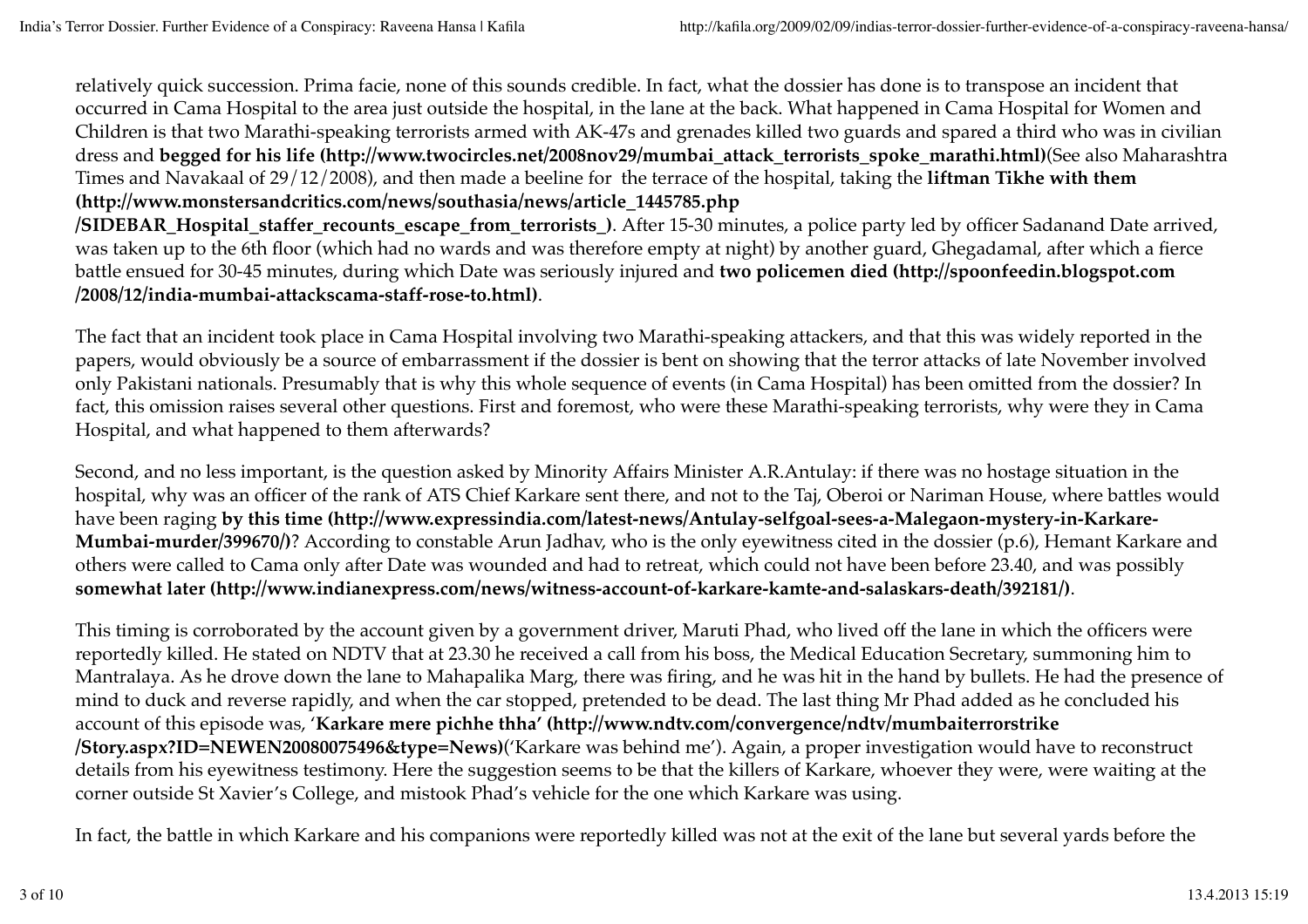exit, in front of the branch of Corporation Bank at the side of St Xavier's College, which bore the marks of several bullet-holes. If we accept that Kasab and Ismail conducted the massacre in VT, then they would have escaped from VT station, crossed the footbridge over DN Road and run along the lane going past the back of Cama Hospital around 22.40. If they were not involved in the attack inside Cama, what possible reason would they have for hanging around for at least an hour in a lane which is on the edge of a police complex and would have been full of cops by then due to the standoff at Cama, when they could have hijacked any number of cars from the main road (Mahapalika Marg) and escaped? Even in the event that they had been told Karkare was a target (extremely unlikely, since Karkare's revelations regarding the Samjhauta blasts (see below) had been welcomed in Pakistan), neither they nor their handlers in Pakistan could possibly have known that he would be coming down that lane an hour later. Give all this, it seems most unlikely that they could have been the killers of the police officers and constables killed in Badaruddin Tyabji Lane. Which leaves us with the crucial question: who killed Hemant Karkare?

A.R.Antulay was by no means alone in raising doubts about who exactly had killed Hemant Karkare, nor were such questions raised only by Muslims. Starting with an investigation into a terrorist attack in Malegaon in September 2008, Karkare had begun unearthing a terrorist network linked to Hindu extremist organisations with huge ramifications, some leading to military and bomb-making training camps and politicised elements in the army, others to religious figures like Sandhvi Pragyasingh Thakur and Dayanand Pandey, and yet others to organisations and political leaders affiliated to the BJP. These revelations confirmed an earlier enquiry by the ATS, which had linked Hindu extremist groups to several terrorist attacks in Maharashtra, but had never been followed up. One of the most potentially explosive discoveries was that a serving military intelligence officer, Lt.Col. Srikant Purohit, had procured 60 kg of RDX from government supplies, some of which was used in the terrorist attack on the Samjhauta Express (the India-Pakistan 'Understanding' train) in February 2007, in which 68 people were killed, the majority of them Pakistanis. Leading members of the BJP and Shiv Sena had vented open hostility against Karkare and the Malegoan investigation, demanded that he be removed from the case, organised support for the accused, and planned to hold a bandh against him on 1 December. Indeed, earlier on the 26th, an editorial in the Shiv Sena's Saamna attacked the investigation, and Karkare **received a death threat (http://www.expressindia.com/latest-news/ATS-chief-Hemant-Karkare-dies-a-heros-death/391325/)**.

When someone who has been vilified and threatened with death is killed under mysterious circumstances, it is only logical to suspect those who had been conducting a campaign against him of having a hand in his death. The way the dossier constructs its narrative points in the same direction.

## **Other Anomalies and Omissions**

According to Jadhav's original testimony, Kasab and Ismail hijacked the the police vehicle in which Karkare had been travelling and drove it first to Metro Junction, where they fired three rounds at **journalists and police vans (http://www.indianexpress.com/news/witness-accountof-karkare-kamte-and-salaskars-death/392181/)**. There was indeed a shootout at Metro, captured on camera **by a TV crew (http://ibnlive.in.com/videos/79133/ats-chief-hemant-karkare-killed--his-last-pics.html)**, but there is no mention at all of this incident in the dossier. Why not? Again, the implication is that the terrorists involved in the incident at Metro were not Kasab and Ismail but members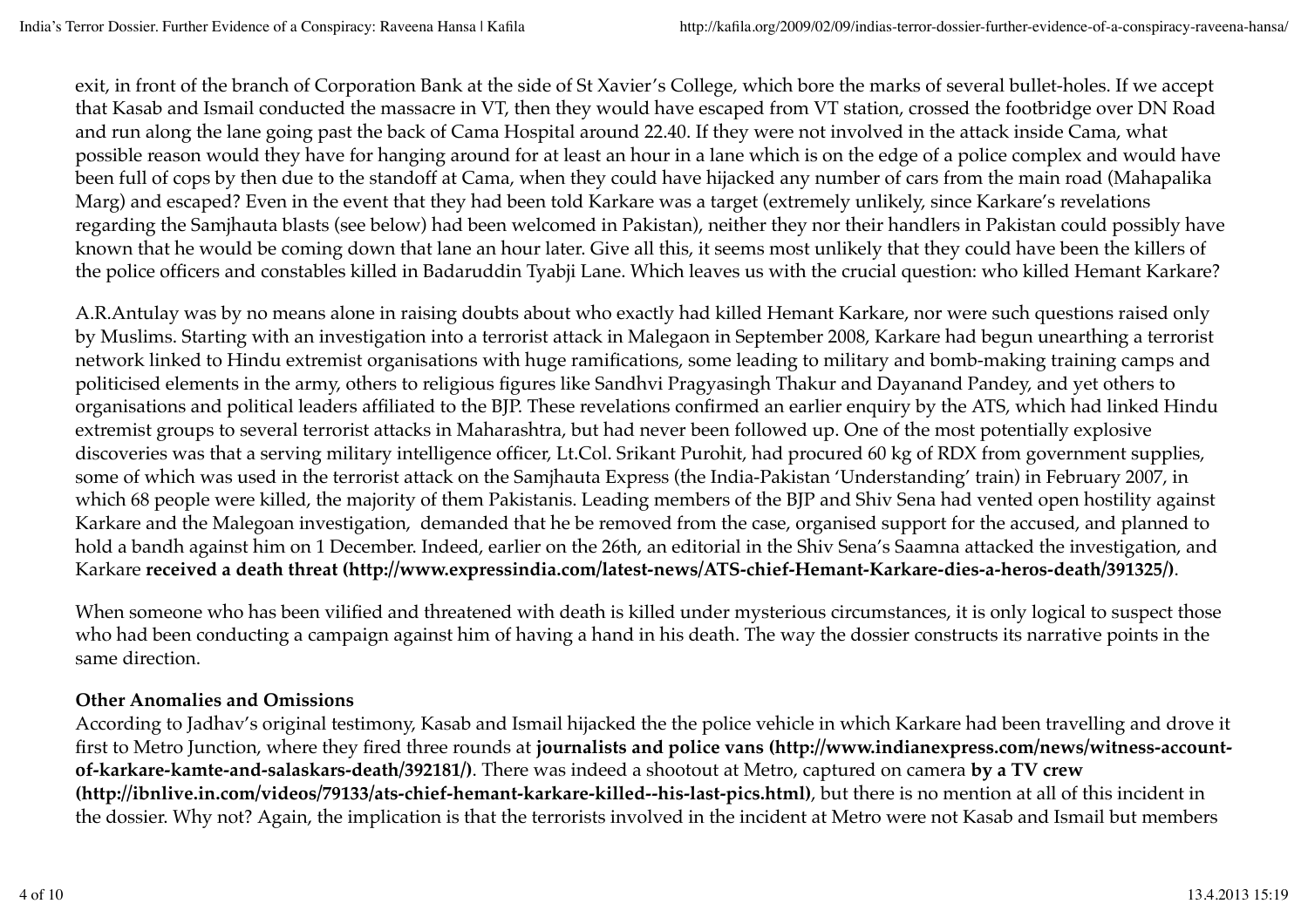of the other group, who drove there after killing Karkare and his companions.

Secondly, the dossier mentions that the return journey to Pakistan was charted on the GPS instrument (p.22-23), yet the terrorists, unlike those who hijacked Indian Airlines flight IC-814 to Kandahar, made no attempt to use their hostages to secure their own or anyone else's escape. If, for example, they had announced, via the e-mail connection they used to claim the attacks for the 'Deccan Mujahideen', the names of some high-profile and foreign hostages, there would have been enormous pressure on the Indian government from family, friends and governments of the hostages to get them released. The fact that there was no such attempt suggests that this was a suicide mission; in which case, why was a return journey to Pakistan charted on the GPS when no one would be returning?

Thirdly, the intercepted calls cited in the dossier are emphatic that no Muslims should be killed (p.53, 54), yet in the carnage at VT station, 22 of the victims – well over one-third of the total – **were Muslims (http://www.pragoti.org/node/2720)**. The Walliullah family lost six members, and many of these victims would easily have been identified as Muslims from their appearance. This almost suggests that Muslims were deliberately being targeted: the exact opposite of what the Pakistani handlers had ordered! One possible explanation of this, also suggested by the fact that there were simultaneous attacks on the mainline and suburban sections of VT, is that there were two pairs of terrorists attacking the station, one of which was not from Pakistan.

Fourthly, it is clear from the translations of selected intercepted calls in the dossier (Annexure VII, p.51-54), that the cellphones of the terrorists were the main means by which they stayed in touch with their handlers and received instructions from them. What is not mentioned is that on 6 December, two people were arrested by the Kolkata police for supplying three SIM cards for these very cellphones: Tausif Rehman and Mukhtar Ahmed. Rehman was reported to have obtained the SIM cards in the name of deceased persons and other fake IDs, while Ahmed passed them on to LeT operatives.

Initially seen as a breakthrough in the investigation, the arrests soon became an embarrassment when it was discovered that Ahmed was an Indian intelligence operative who had infiltrated LeT. This incident has been used to make the charge that the whole Mumbai terrorist attack was a 'false flag' operation masterminded by Indian, US and **Israeli intelligence services (http://www.prisonplanet.com/arrest-providesmore-evidence-india-israel-and-the-us-behind-mumbai-attacks.html)**. This seems far-fetched, but it certainly appears that something more sinister than a mere 'intelligence failure' on the part of Indian intelligence services is involved. What the SIM card episode and other reports suggest is that some parts of the Indian intelligence establishment had prior intimation that an attack was being planned. This prior intelligence was specific enough to identify seaside targets, in particular hotels. Hotel managements were in fact issued a general security alert some weeks before the attacks. Despite this, no attempt was made to prevent the attacks.

A month after the attacks, the government of Maharashtra appointed a two-member enquiry committee consisting of former Union Home Secretary Ram Pradhan and retired Indian Police Service officer V.Balachandran to investigate the occurrence of the terrorist attack and management of the ensuing crisis by the state administration. One hopes that these professionals will look at the evidence in its totality,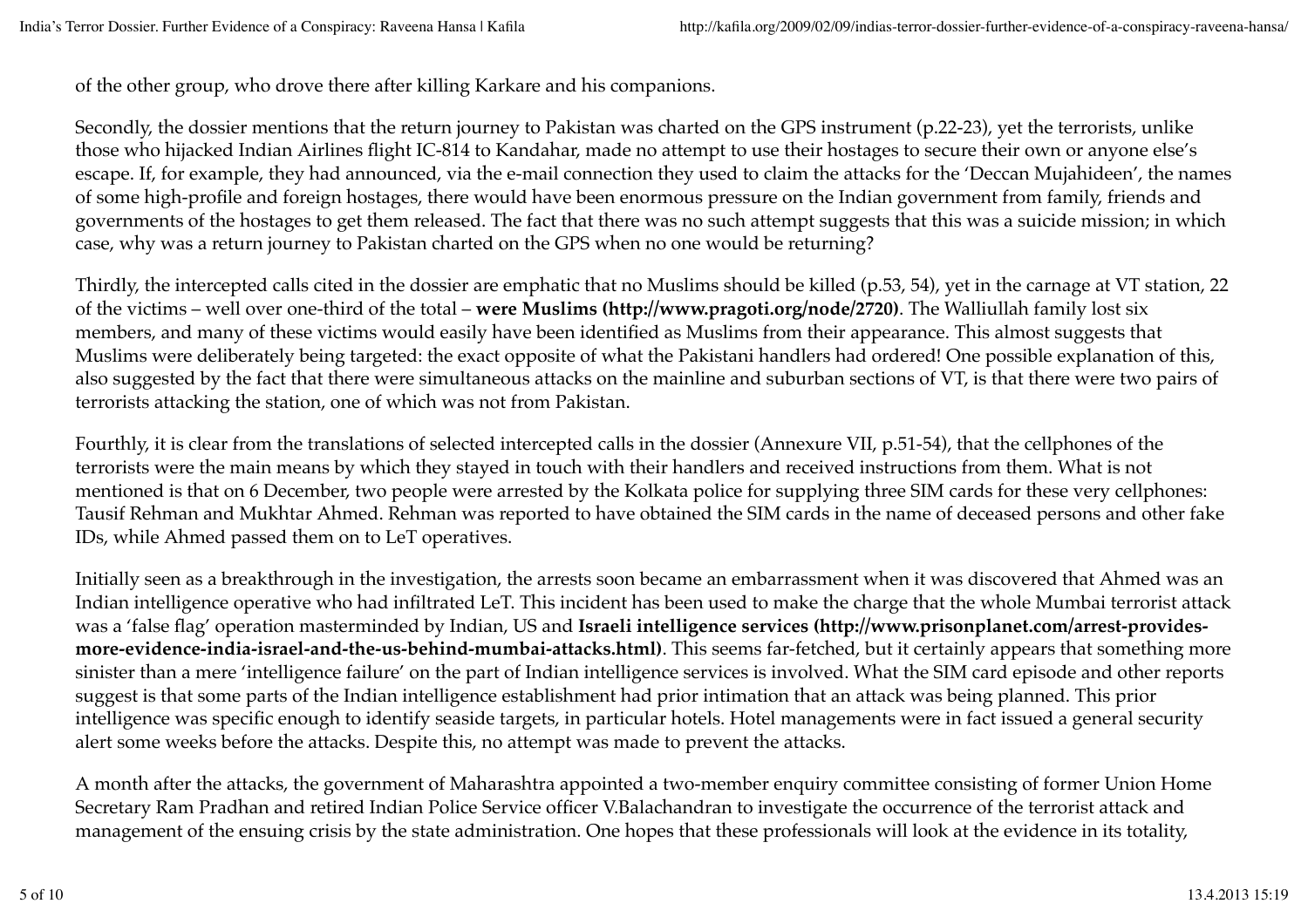sifting the more reliable pieces of information from those which are either patently false or contrived in some way.

### **Conspiracy Theories versus Supernatural Explanations**

Most people react negatively to conspiracy theories. It is as if, when you are a child, someone tells you that your mother or father is a criminal: the first response is denial, even if you know in your heart of hearts that there is something in the accusation. From this comes the stereotype of 'conspiracy theorists' as crackpots.

Yet there are occasions when the conspiracy theory makes sense, and it is those who deny it who have to resort to supernatural explanations. A famous case is the assassination of President John F. Kennedy. The Warren Commission, set up to enquire into the assassination, came out with the theory that he was killed by a lone assassin, Lee Harvey Oswald, who was subsequently himself assassinated. But several books, as well as Oliver Stone's film JFK, showed that the official version rested on the assumption of three bullets fired from the same location, one of which changed direction more than once, went through President Kennedy and Governor Connally, and emerged in an almost pristine condition. Against this 'magic bullet' theory, the alternative explanation – that there was more than one assassin – sounds more plausible, especially given eyewitness accounts that there were more than three shots, and that they came from different directions. But the failure to pursue this line of investigation strongly suggests a conspiracy, and a large number of Americans believe in it.

Closer to our time, the 9/11 Commission report gave rise to considerable criticism in the US; by November 2008, there were apparently some 150 million web pages devoted to 9/11 conspiracy theories, several books had been written, and a large number of Americans believed the attack had been an 'inside job' designed to provide a pretext for military attacks on Afghanistan and Iraq [16]. (For these people, incidentally, the claim that '26/11 was India's 9/11′ would mean that the Indian state is implicated in the Mumbai attacks!) It would be hard to prove that all these people are crackpots: many are scholars, pilots, architects, engineers and other professionals with specialised knowledge, as well as eyewitnesses.

(See, for example, **http://bushstole04.com/ (http://bushstole04.com/)** , **http://www.911truth.org/ (http://www.911truth.org/)** , and other websites that come up if you type '9/11 truth' into Google.)

One of the criticisms related to the claim that it was the fire generated by the planes crashing into the WTC towers that led to their collapsing on their own footprint. Never before or since has fire led to buildings collapsing in this way, they argue, whereas this is exactly what happens when a controlled demolition takes place. They clinch the argument by referring to WTC Tower 7, which collapsed on its footprint without even being hit by a plane. Controlled demolitions imply that explosives had been laid beforehand, and that evidence for them was covered up afterwards: i.e., a conspiracy. But, like the JFK assassination, this is a case where the conspiracy theory complies with the laws of nature whereas the official version does not.

It is not necessary to allege that the government or head of state is involved in a conspiracy: it would be absurd, for example, to suspect that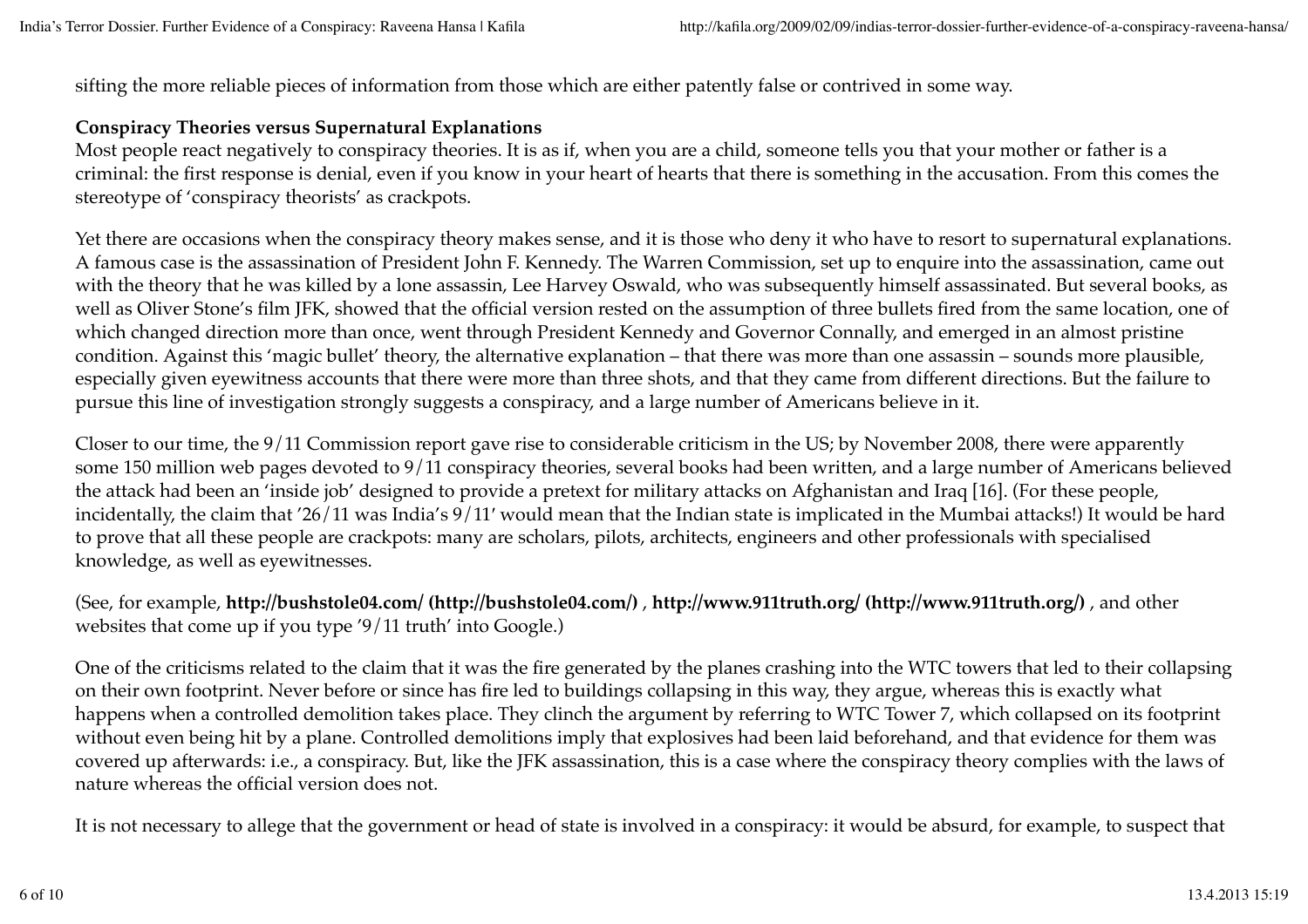President Kennedy was involved in a conspiracy to assassinate himself. All that is required is that some elements in the state are involved. So what would a conspiracy theory of the Bombay terrorist attacks look like? One hypothesis is that Hindu nationalist elements in the Indian state had fairly precise intelligence of the planned terrorist attacks in Bombay, but instead of acting to prevent them, decided to enhance them instead, by adding more terrorists to the operation at VT, putting bombs in the taxis which blew up at Dockyard Road and Vile Parle, and positioning gunmen throughout the area, including Cama and the vicinity of the Metro.

Why would they have conspired in this way? Two reasons. The first and most pressing reason was that Hemant Karkare was rapidly uncovering just how extensive their network was, and how deeply they were implicated in a large number of terrorist attacks which had previously been attributed to Muslim jihadi groups. He had to be stopped at all costs, but an obvious murder by Hindutva terrorists could lead to a backlash against them. A terrorist attack by Pakistanis provided the perfect cover for the assassination. The second reason was that several Assembly elections were pending, and the BJP would be able to take advantage of the attack to accuse the UPA of being 'soft on terrorism'. In fact, the disappointment and dismay of BJP leaders after the election results came out was very evident, when they discovered that they had not gained as much as they hoped from the Mumbai attacks. But this disappointment was offset by the elimination of Karkare. The Minister of External Affairs, Prime Minister, Defence Minister, etc. immediately blamed 'Pakistan' for the attack, and the whole discourse of the media, which had been following the Malegaon case, shifted decisively back to 'terrorists from Pakistan'.

This 'conspiracy theory' is able to explain several things which remain unexplained in the 'official version', for example:

(a) why, despite prior intelligence of the attacks, nothing was done to prevent them;

(b) the Cama Hospital incident involving Marathi-speaking terrorists, and the outbreak of firing and general mayhem at Metro Junction;

(c) the carnage at VT, where far more people were killed than at any other location, and the high proportion of Muslims killed there (contrary to the instructions given to the main group of terrorists); and

(d) last but not least, the murder of Hemant Karkare at a time when Pakistani terrorists could only have been present at that location if time had stood still during the hour or more when the battle at Cama Hospital was raging.

## **Providing Justice to the Victims and Security to the Public**

The main requirement for providing justice to the victims of the attack is to identify and punish all those involved in perpetrating it. This should be done in a manner that satisfies the requirements of the law. The Lockerbie case, which involved a terrorist attack on a plane over Scotland, victims from the US, UK and France, and accused from Libya, was tried by a Scottish court sitting in The Hague. A similar model would be ideal in this case: trial by an Indian court, since the attack took place in India and most of the victims were Indian, but in The Hague, since there were also victims from fifteen other countries (see p.14 of the dossier) and the accused are from Pakistan. It is especially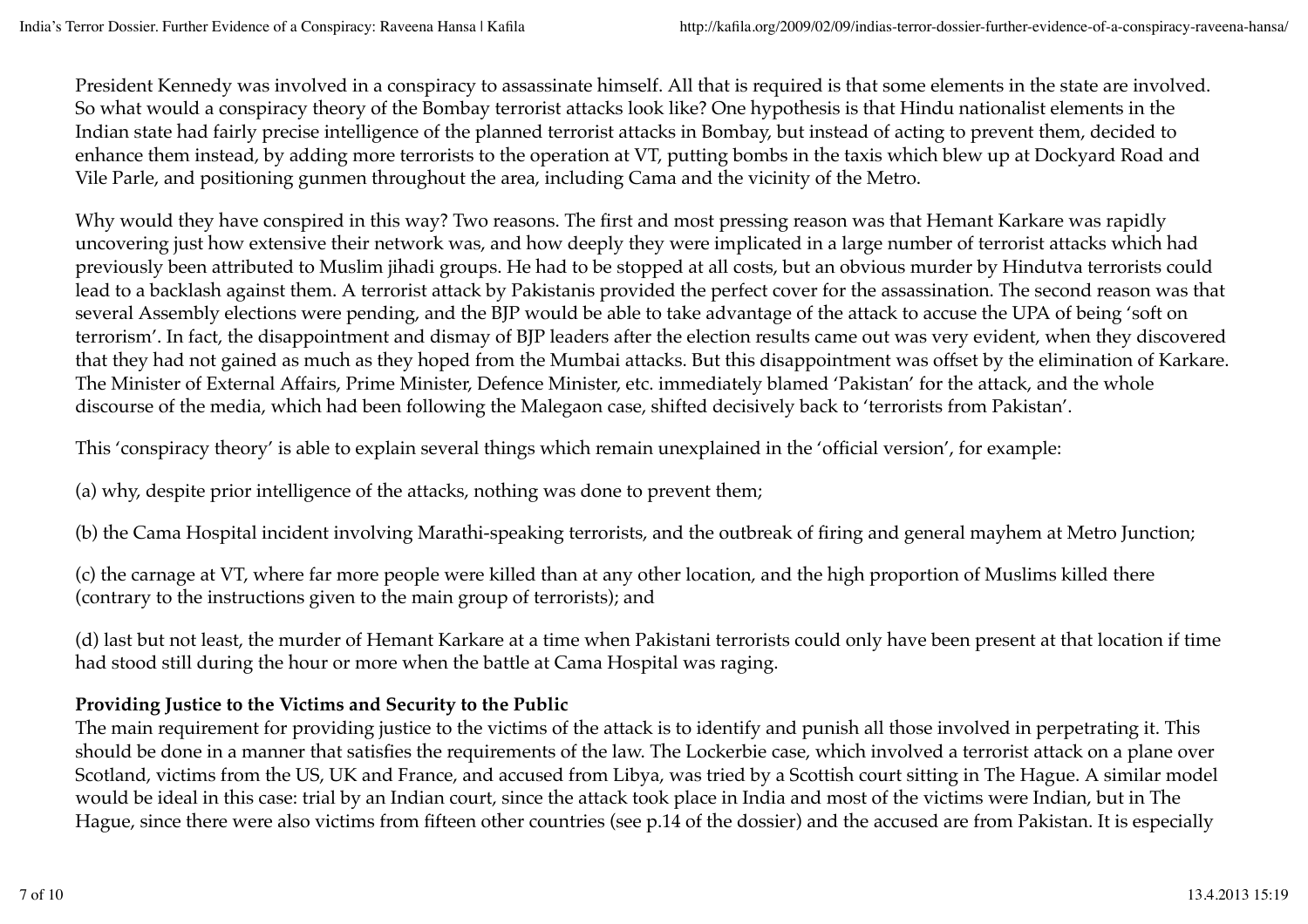important to have transparent legal proceedings that conform to international standards in order to help ensure that the case is conducted to the satisfaction of all parties, and also help to defuse the tension between Pakistan and India.

The broader aim of providing security to the public requires that members of terrorist networks in both countries should be rounded up and put behind bars. It is good that the international community is putting pressure on the government of Pakistan to do this in their country, and it is essential that this pressure should be sustained till results are achieved. As long as the Pakistan-based terror networks remain intact, further strikes cannot be ruled out, and these could have catastrophic political consequences for the subcontinent. But focusing simply on those networks will not, by itself, provide safety to us in India. Our security in addition requires the government here to eliminate terrorist networks in this country, including Hindutva ones. It is heartening that the ATS is proceeding with the prosecution of the Malegaon blast accused, and has presented the 4250-page charge-sheet that Hemant Karkare risked his life to work on, although it remains to be seen whether convictions will follow or the accused will be acquitted on some pretext. But even if there are convictions, that is not enough; Karkare was only able to uncover the tip of the iceberg before he was struck down, and a great deal more remains to be done. If it is not, we can predict with a fair degree of certainty that the Hindutva terrorists would strike again before the Lok Sabha elections, and the parties that are linked to the terrorists would use the opportunity to accuse the UPA of being 'soft on terrorism' in order to come to power. If they succeed, we could be faced with the horrific prospect of a military conflict between India and Pakistan that escalates into nuclear war.

*from →* Government*,* Identities*,* Images*,* Media politics*,* Politics*,* Violence-Conflict

7 Comments leave one →

**saami PERMALINK** 1.

**February 9, 2009 1:53 PM** Blame it on the Hindus folks.

LOG IN TO REPLY

**ipsita21 PERMALINK** 2.

## **February 11, 2009 1:00 AM**

this post reflects the views of the pakistani journalsts…….they can be seen on you tube.i thought people this side of the border had better intelligence.

Of course there was prior intelligence, there is always prior intelligence, like delhi blasts, etc. but the attackers are never caught before hand!!the intelligence said, that people would be coming via the sea.however, the hotel was asked to arrange it own security .only one gun man was provided.

even the UP police who had caught people belonging to SIMI, had in their possession, the entire route map , that these terrorists were to take.He was the reci guy.But due to no one agency handling these incidents, the matter never came to light.It was in the papers later, also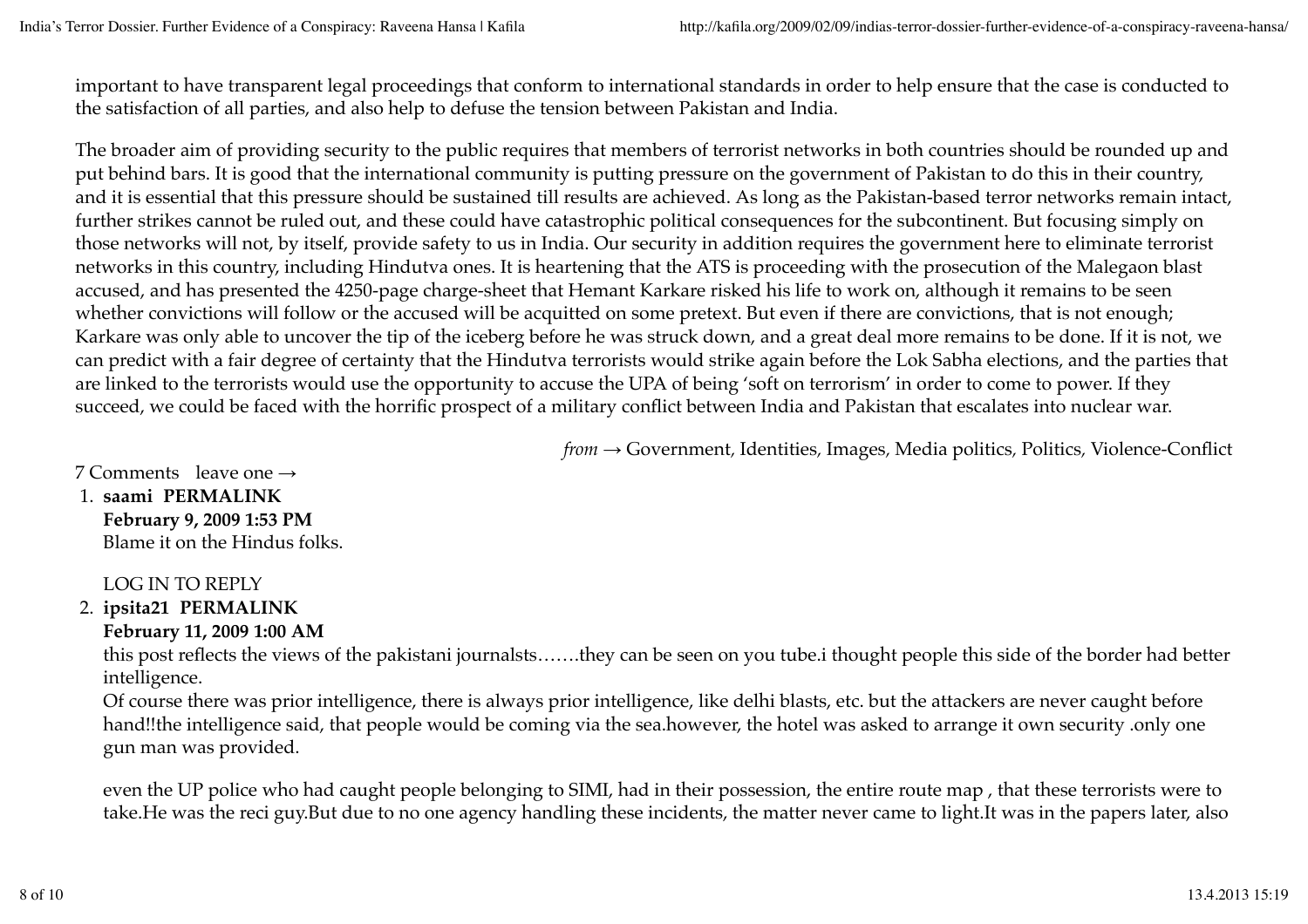in the news.The men were SIMI.

as for muslims being killed at VT, there were reports of 2 iraqi women at oberoi, who showed their passports, and were let off….so there were cases, where muslims were let off..am guessing…the author of the article, "missed" that bit of news.

The inspector in question, who was killed, was incharge of the malegaon blasts later, he was earlier incharge of all the other blasts that have occured inbombay.He was on the hit list of SIMI.

one of the inspectors killed in the sumo , his wife is a lawyer.she has already her own investigation, about who killed whom, and when and how.it was in the paper and the news.It was kasab and the other man.These two were later shot at in an octavia

## LOG IN TO REPLY

## **nikhil PERMALINK** 3.

## **February 23, 2009 5:04 PM**

yes, we are the masterminds everywhere..and you seem to give much more credit to our intelligence agencies than they deserve…a point by point rebuttal of these theories can be made.. and please stop listening to dunderheads like zaid hamid..i would point out here that i dont care who did it as long as those bastards hang by thier balls, such theories serve little purpose than creating more bad blood.

## LOG IN TO REPLY

#### **Feroze Mithiborwala PERMALINK** 4.

#### **November 3, 2009 4:21 PM**

Raveena Hansa is right on the mark. We are now in the process of creating our own frankensteins as has Pakistan. The 26/11 Mumbai terror was a false flag operation & was done with the involvement of the CIA-Mossad-MI5/6-ISI-RAW & IB. It was planned across 7 countries as per the Interpol. By nov 19, the entire dossier was on the table of MK Narayanan & we demand that it be made public. One last question that the doubters need to answer – If you are aware – on Sept 18 – the CIA warned the Govt of India that an attack was coming. Why did not the CIA warn the Govt of Pakistan or the ISI or the Pak Military – whose salaries they pay. Simply because the CIA planned & wanted this attack – for the benefit of both the pro-US elites in Islamabad & New Delhi-Nagpur. Shalom

LOG IN TO REPLY